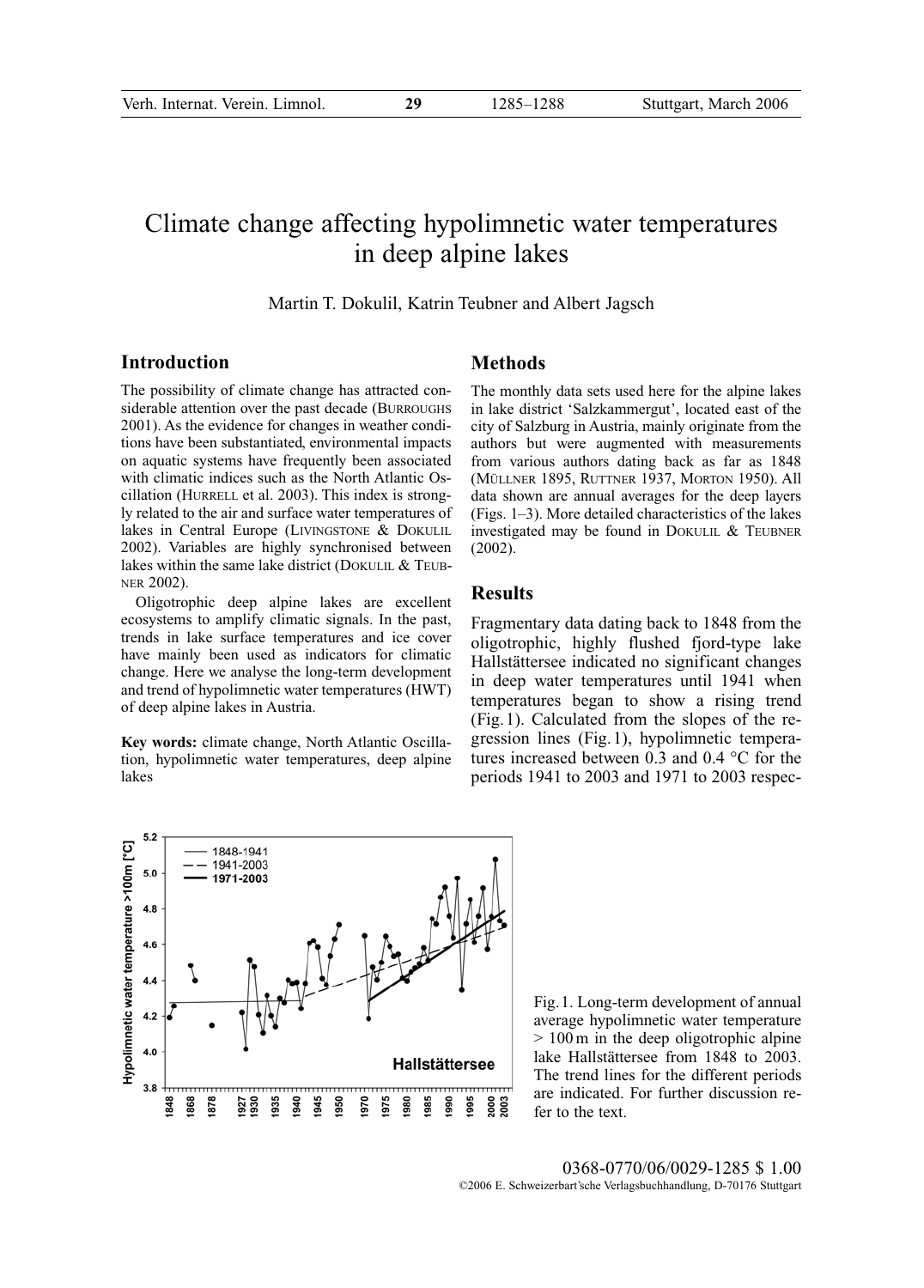

Fig.2. Development of annual mean water temperatures at depths  $> 100 \text{ m}$  in Traunsee between 1848 and 2003.

Fig. 3. Deep water temperatures  $> 60 \text{ m}$ in Mondsee for 1848, 1878, 1932 and 1968–2003 (yearly means).

tively. These findings result in a consistent increase of approximately 0.1 °C per decade.

A greater increase of 0.64 °C for 1964–2003 was observed in Traunsee, resulting in a calculated temperature rise of 0.16 °C per decade (Fig.2). As in Hallstättersee, data prior to 1900 do not show any trend. The peculiar high deep water temperatures in 1930 and the decreasing trend between 1930 and 1964 has been ascribed to the input of industrial tailings into the lake which began in 1928 and rendered the lake partially meromictic during this time (SCHMIDT  $\&$ DOKULIL 2002). In the early 1960s the input practice changed, leading to a return to holomixis.

The few measurements from Mondsee before 1900 and from 1932 suggest that no significant changes in deep water temperatures occurred during this time. Based on the monthly monitoring data from 1968 to 2003, hypolimnetic temperatures increased by about 0.2 °C during this time, or just under  $0.1 \degree$ C per decade (Fig.3). This temperature rise in the hypolimnion of lakes is consistently repeated in several other lakes of the region and in Europe in general (data not shown here).

The observed increase in hypolimnetic water temperature (HWT) in these lakes can be attributed to the influence of the North Atlantic Oscillation (NAO) affecting weather situations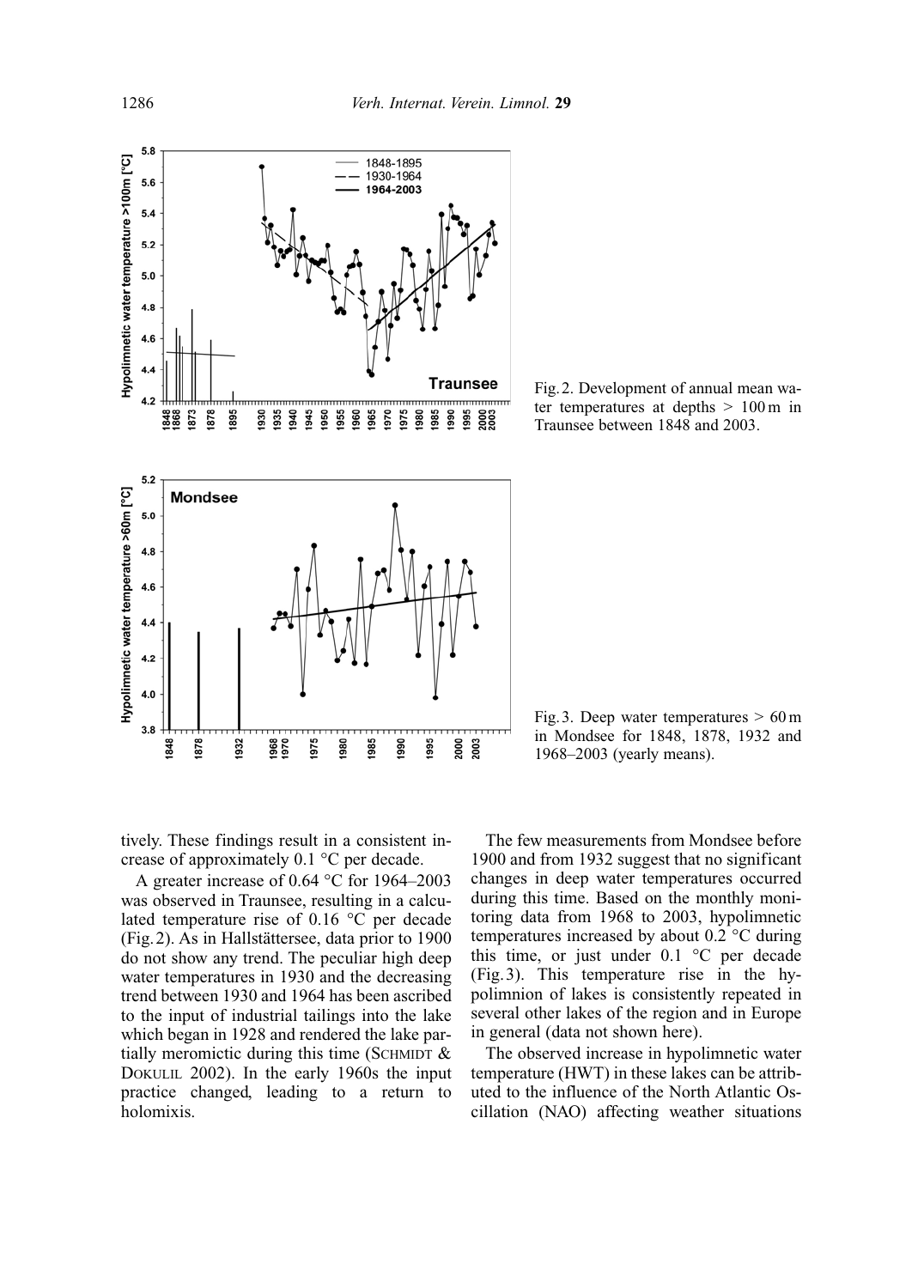

Fig.4. Correlation of annual average hypolimnetic water temperature (HWT) to the mean North Atlantic Oscillation Index (NAO) for January to May. The regression line, 95% confidence limits and statistical values are given.

across Europe. As an example, HWTs from Mondsee spanning 1978–2003 were regressed against the average NAO index for January to May (Fig.4). The correlation is highly significant ( $r^2$  = 0.50, P < 0.001, n = 26).

# **Discussion**

Warming trends in deep waters have already been observed in the Mediterranean Sea in the second half of last century (BETHOUX et al. 1990). Recently, similar observations and conclusions were reported from the Pacific (FUKA-SAWA et al. 2004) leading to shifts in deep sea communities (RUHL & SMITH 2004). Measurements of hypolimnetic temperatures affected by climate change have been reported from freshwater lakes in Switzerland and Italy by LIVING-STONE (1993) and AMBROSETTI & BARBANTI (1999). Similar observations on the effect of warming on lakes were made outside Europe by VERBURG et al. (2003) and others.

European lakes are driven by the weather and climate changes induced by the atmospheric circulation variability across the North Atlantic. The most prominent and recurrent pattern of this circulation is the North Atlantic Oscillation (NAO), which strongly affects freshwater systems in Europe as we have shown here. More observations and correlations to climatic indices from a large number of lakes in Europe will be published elsewhere.

## **Conclusion**

Long-term data sets from the hypolimnion of deep alpine lakes in Austria show consistent trends of warming which can be linked to the NAO-Index as a measure of climate change.

#### **Acknowledgements**

This investigations were in parts funded by the EC projects REFLECT (ENV4-CT97 0453 Dg12-Ehkn), CLIME (EVK1-CT-2002-00121) and the associated projects financed by the BMBWK-Austria. Data mining and electronic tabulation by ANIKA STRAKE is kindly acknowledged. We also thank all those individuals which have contributed in many ways throughout the years.

#### **References**

- AMBROSETTI, W. & BARBANTI, L., 1999: Deep water warming in lakes: an indicator of climatic change. – J. Limnol. **58**: 1–9.
- BETHOUX, J.P., GENTILI, B., RAUNET, J. & TAILLIEZ, D., 1990: Warming trend in the western Mediterranean deep water. – Nature **347**: 660–662.
- BURROUGHS, W.J., 2001: Climate change. A multidisciplinary approach. – Cambridge University Press, Cambridge, 298 pp.
- DOKULIL, M.T. & TEUBNER, K., 2002: The spatial coherence of alpine lakes. – Verh. Internat. Verein. Limnol. **28**: 1861–1864.
- FUKASAWA, M., FREELAND, H., PERKIN, R., WATANABE, T., UCHIDA, H. & NISHINA, A., 2004: Bottom water warming in the North Pacific Ocean. – Nature **427**: 825–827.